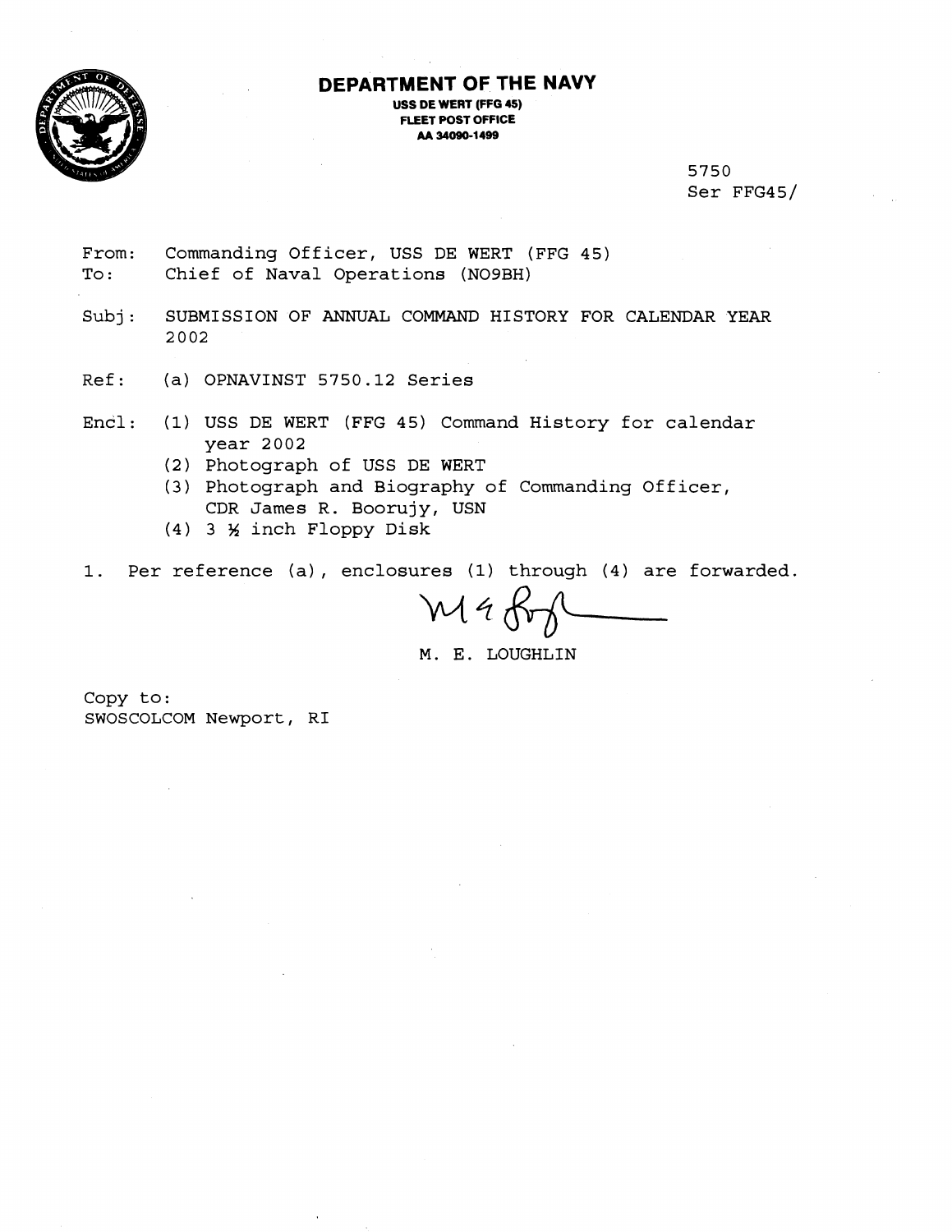## **USS** *DE DSERT* **(FFG 45) Camand History for calendar year 2002**

## **Command Composition and Organization UIC 21197**

Mission: AAW and USW with secondary mission areas in ASUW, EM, and CCC.

Organizational Structure: Naval Surface Group TWO Destroyer Squadron FOURTEEN

Commander: 01Jan02 - 31Dec02 CDR J. R. Boorujy, USN

Permanent Duty Station: Mayport, FL

Aircraft: Embarked one (1) SH-GOB LAMPS **MK** I11 Helicopter from HSL-46 (02Ju122-02Dec20).

2. Chronology of significant events:

| <i><b>Dates</b></i>        | <i><b>Event</b></i>                                         |
|----------------------------|-------------------------------------------------------------|
|                            | 01JAN-09JAN/ IN PORT MAYPORT                                |
|                            | 09JAN-11JAN/ USW LTT / DC LTT                               |
| $10$ JAN/ $\,$             | <b>DUS TRAINER</b>                                          |
| $11$ JAN/ $\,$             | FAST CRUISE (CBR-D) DRILL                                   |
| $14$ JAN/                  | <b>FAST CRUISE</b>                                          |
|                            | 15JAN-18JAN/ U/W JAX OPAREA (DLQ'S/AIR DEFENSE/CRUISE       |
|                            | MISSILE/DTE)                                                |
| 18JAN/                     | CBR-D DRILL (ISIC OBSERVED)                                 |
|                            | 22JAN/ GRADED DTE (ISIC OBSERVED)                           |
|                            | 24JAN-25JAN/ CRUISE MISSILE TACTICAL QUALIFICATION (CMTQ)   |
| $28$ JAN- $01$ FEB/        | ITT TRAINING/ITT CERTIFICATION                              |
|                            | 01FEB-04FEB/ IN PORT MAYPORT                                |
| $04$ FEB/                  | VBSS LTT                                                    |
| 04FEB-08FEB/ VBSS TRAINING |                                                             |
|                            | 08FEB-15FEB/ U/W JAX OPAREA (UNREP/VBSS/USW/EW/ SEAMANSHIP) |
| 08FEB-15FEB/ ITT LTT (U/W) |                                                             |
|                            | 19FEB-22FEB/ U/W JAX OPAREA (FEP/DLQS)                      |
| 25FEB-15MAR/ IMAV          |                                                             |
| 25FEB-01MAR/ SQQ-89 GROOM  |                                                             |
| 04MAR-15MAR/ C5RA          |                                                             |
|                            | 15MAR-18MAR/ U/W - ENROUTE AMMO ONLOAD                      |
| $18$ MAR- $19$ MAR/        | AMMUNITION ONLOAD (VANDELEX)                                |
|                            | 19MAR-21MAR/ U/W ENROUTE CAPE CANAVERAL, FL (SEAFEST)       |
|                            | 21MAR-25MAR/ PVST CAPE CANAVERAL, FL                        |
| $26$ MAR $/$               | RETURN MAYPORT, FL                                          |
|                            | 27MAR/ EMBARK HSL-46 DET-8                                  |
|                            | 28MAR-31MAR/ AT SEA TRAINING (HSL-46 WEEK ONE WORK-UPS)     |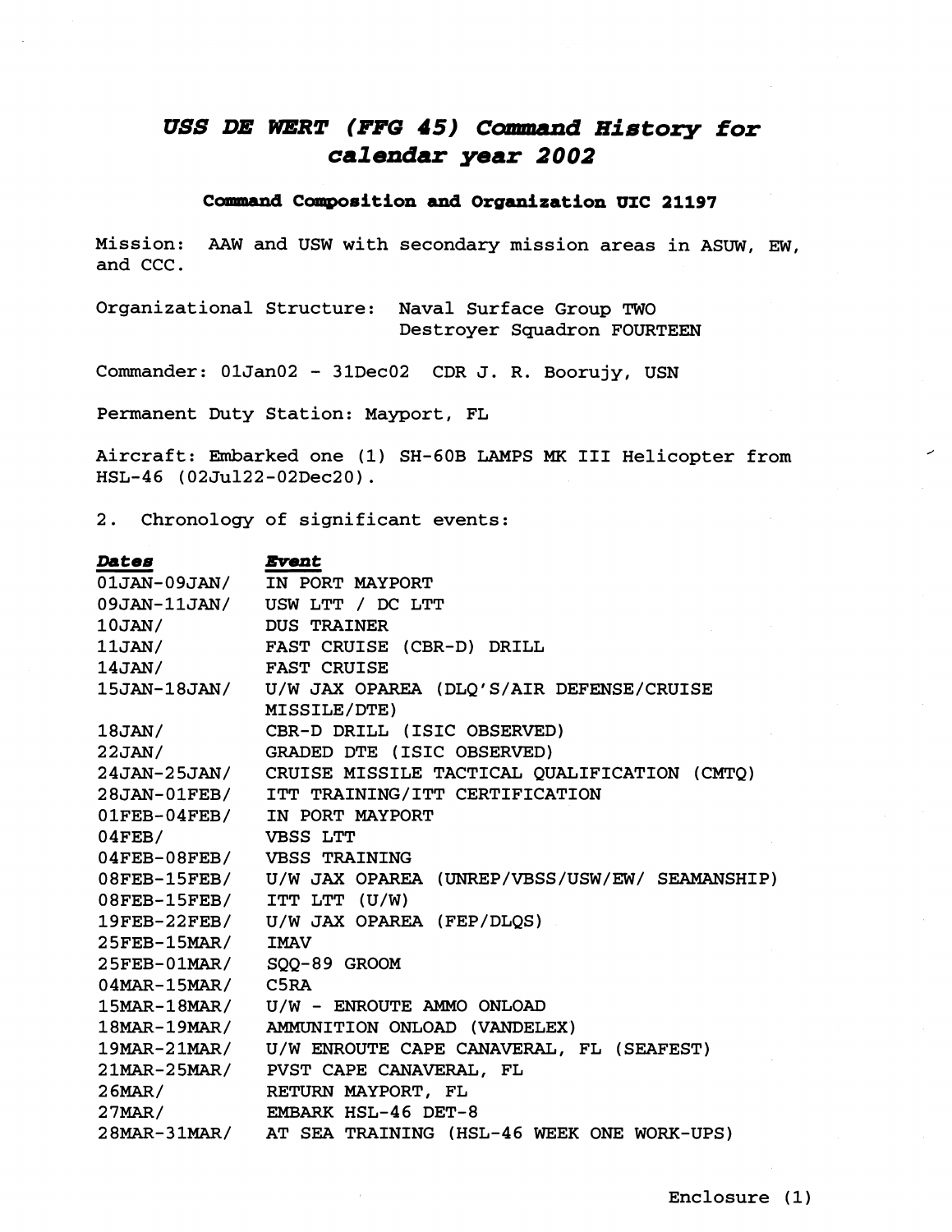**Dates Event**  OIAPR-19APR/ GROUP SAIL 02-2 O7APR/ BSF NSRR PUERTO RICO 12APR-ISAPR/ PVST ROOSEVELT ROADS, PUERTO RICO 22APR-IOMAY/ IMAV 03MAY/ COMMAND AWARDS CEREMONY 06MAY-lOMAY/ ATFP LTT 07MAY-08MAY/ COMMAND PRT IN PORT MAYPORT, FL 08MAY-16MAY/ FAMILY DAY CRUISE / COMMAND AWARDS CEREMONY 17MAY/ 18MAY-17JUN/ POM 18JUN-21JUN/ U/W JAX OPAREA 18JUN/ NAV CHECK RIDE 21JUN-25JUN/ INPORT MAYPORT, FL 25JUN-28JUN/ U/W JAX OPAREA (MIDSHIPMEN EMBARKED 5) DLQS (HSL-46 DET 8) 26JUN-27JUN/ 28JUN-22JUL/ INPORT MAYPORT, FL 12JUL/ COMMAND SAFETY STANDOWN 13JUL-22JUL/ SUPPLY LOAD-OUT 23JUL/ UNDERWAY SNFL 2002 23JULY-02AUG/ TRANSIT EAST 03AUG/ STROG TRANSIT OSAUG-08AUG/ PVST LA SPEZIA, ITALY 08AUG-13AUG/ U/W EASTERN MED 1 SAUG / FORCE BREAKFAST HOSTED BY DE WERT PVST AKSAZ, TURKEY 15AUG-18AUG/ U/W EASTERN MED  $18$ AUG-22AUG/ 22AUG-29AUG/ PVST ROTA, SPAIN 29AUG-13SEP/ U/W EASTERM MED 13SEP-17SEP/ PVST ROTA, SPAIN 17SEP-26SEP/ EXERCISE NEO TAPON 3M ASSIST VISIT/PVST ROTA, SPAIN 26SEP-030CTl 26SEP/ SENIOR PETTY OFFICER SOCIAL ONBOARD HMS SOMMERSET PVST GAETA, ITALY (ANCHORED) 050CT-060CT/ SHIP'S TALENT SHOW 060CT/ 160CT-180CT/ PVST IZMIR, TURKEY (ANCHORED) FGS LUETJENS CO DINNER  $160CT/$ 230CT-260CT/ PVST AKSAZ, TURKEY 230CT/ SANGRIA CALL ONBOARD SPS NUMANCIA CHIEF PETTY OFFICER'S BEER CALL ON BOARD FGS 250CT/ LUETJENS 270CT-30NOV/ OPERATION ACTIVE ENDEAVOR SHIFT UNIFORM TO WINTER BLUE  $(6^{TH}$  FL AOR)  $01NOV/$  $04NOV-11NOV/$ PVST SOUDA BAY, CRETE CSNFL RECEPTION  $04NOV/$ FORCE BREAKFAST HOSTED BY DE WERT  $04NOV/$ PVST AKSAZ, TURKEY  $23NOV - 26NOV/$ HNOMS TRONDHEIM CO/ LUNCHEON  $25NOV/$  $02$ DEC/ SHIFT TO WINTER UNIFORM JAX, FL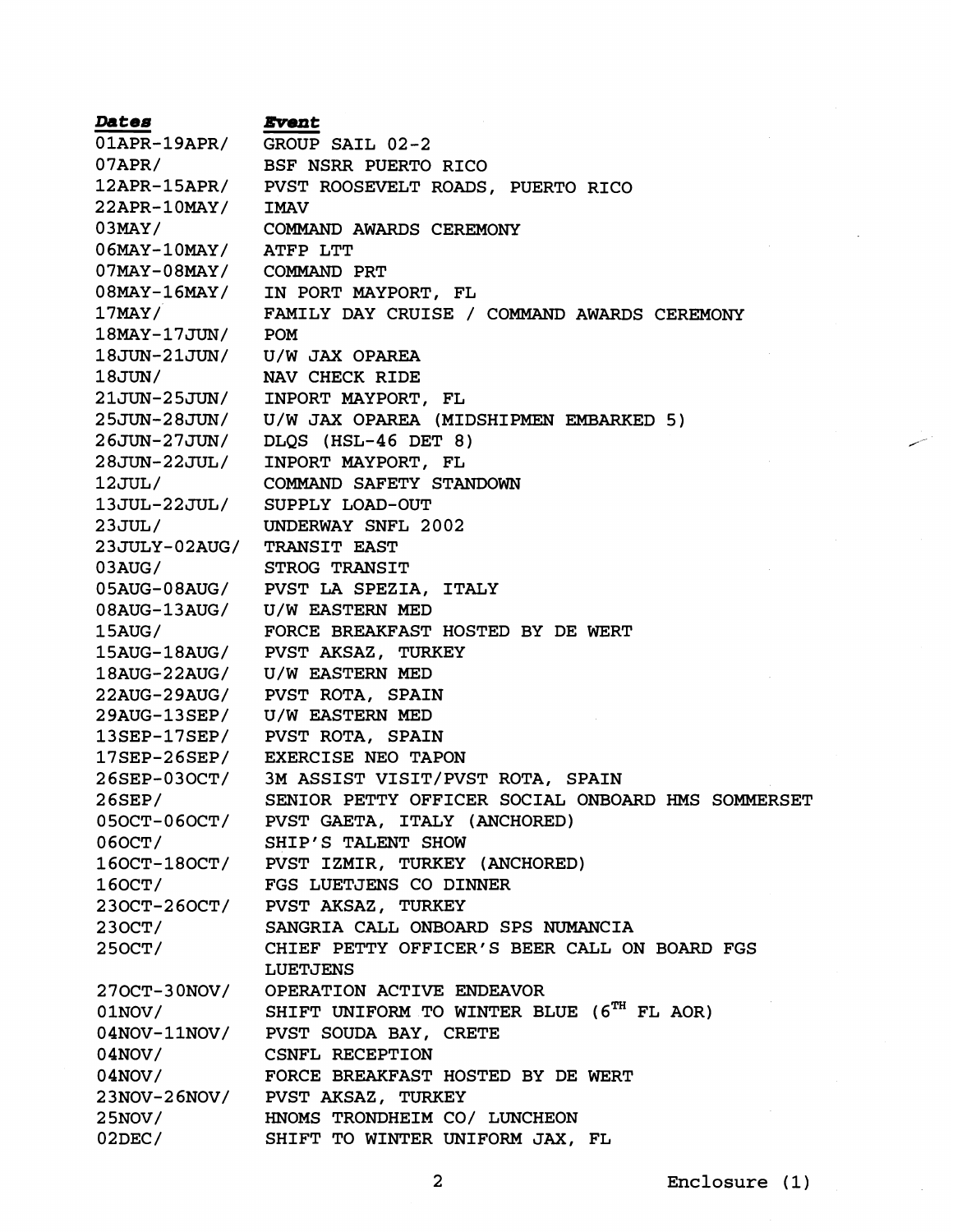| <b>Dates</b>        | <b>Event</b>                                           |
|---------------------|--------------------------------------------------------|
|                     | 04DEC-06DEC/ PVST SOUDA BAY, CRETE                     |
| $07$ DEC/           | CSNFL LUNCHEON (CO FLY OFF TO GEORGE WASHINGTON)       |
| $08$ DEC/           | COMGWBG VISIT                                          |
| $10$ DEC/           | PCO (CDR LOUGHLIN) ARRIVES FOR TRANSIT WEST            |
| $06$ DEC- $11$ DEC/ | TRANSIT WEST W/GEORGE WASHINGTON BATTLE GROUP          |
| $16$ DEC/           | AWARDS CEREMONY                                        |
| $16$ DEC/           | CHOP 2 <sup>ND</sup> FLT / DETACH GEORGE WASHINGTON BG |
| $17$ DEC- $19$ DEC/ | HSL-46 DET 8 LOAD UP                                   |
| $19$ DEC/           | FRESH WATER WASHDOWN / FIELD DAY                       |
| $20$ DEC/           | HSL-46 DET 8 FLY-OFF                                   |
| $20$ DEC/           | RETURN HOMEPORT: NS MAYPORT, FL                        |
|                     | 20DEC-31DEC/ POST-DEPLOYMENT STAND DOWN                |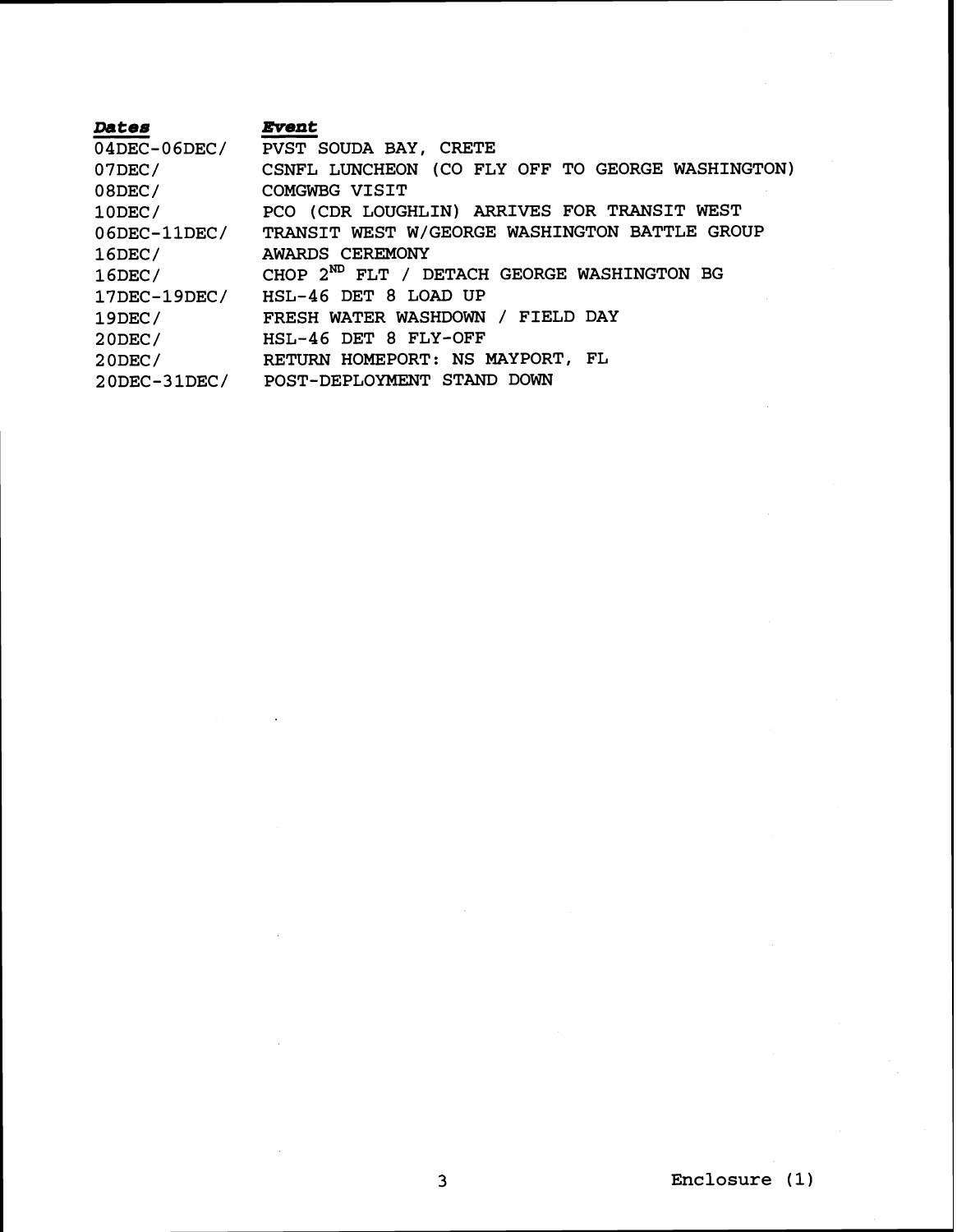## **NARRATIVE**

DE WERT was in Mayport, FL for the first 15 days of January. While in port we completed both a USW and DC LTT from 9-11 January and utilized the DUS trainer on the  $10^{th}$ . We were underway 15-18 January in the JAX OPAREA. While underway we participated in DLQ1s, simulated Air Defense, Cruise Missile Simulations and Detect To Engage scenarios. ISIS observed two evolutions in the month of January, a CBR-D drill on the  $18<sup>th</sup>$  and a graded DTE on the 22<sup>nd</sup>. From 24-25 January DE WERT underwent Cruise Missile Tactical Qualification (CMTQ). On the  $28<sup>th</sup>$  DE WERT began ITT Training and finished up on 1 February with its ITT Certification.

The month of February started out with DE WERT in Mayport, FL. On the  $4<sup>th</sup>$  a VBSS LTT was conducted and from the  $4-8$ February VBSS training was held. DE WERT was underway once again from the 8-22 February. From 8-15 February DE WERT conducted an underway replenishment, VBSS training, USW, EW and Seamanship drills. We also conducted an ITT LTT. During the same underway period we also conducted DLQ's with various Mayport based HSL squadrons and conducted its FEP. Upon our return to Mayport, DE WERT was in an IMAV from 25 February to 15 March. During this IMAV the SQQ-89 was groomed.

In March DE WERT was underway to do an ammunition on load in Yorktown, VA that occurred 18 and 19 March. After the ammunition on load we were enroute to Cape Canaveral, FL for Seafest. The crew enjoyed a port visit from 21 to 25 March. We finally returned back to Mayport on 26 March. The following day HSL 46 DET 8 embarked in preparation for week one work-ups. DE WERT was once again underway on the  $28<sup>th</sup>$  to begin sea training and week one work ups with HSL 46 DET 8.

On 1 April DE WERT began Group Sail 02-2 which lasted until 22 April. While on Group Sail, DE WERT had a BSF in Puerto Rico on the  $7<sup>th</sup>$  and a port visit from 12-15 April. Upon return to Mayport DE WERT again went into an IMAV in preparation for her upcoming deployment. The IMAV lasted from 22 April to 10 May. During the IMAV DE WERT held a command awards ceremony and had an ATFP LTT from 6-10 May. The command also conducted a command PRT on 7 and 8 May. On 17 May DE WERT got underway for a family day cruise. Following the family day cruise DE WERT started her pre-deployment POM stand down, which lasted until the 18 June. After POM, DE WERT got underway from 18-21 June in order to operate in the JAX OPAREA and conducted a NAV check ride on 18 June. DE WERT spent time in Mayport from 21-25 June. We again

4 Enclosure (1)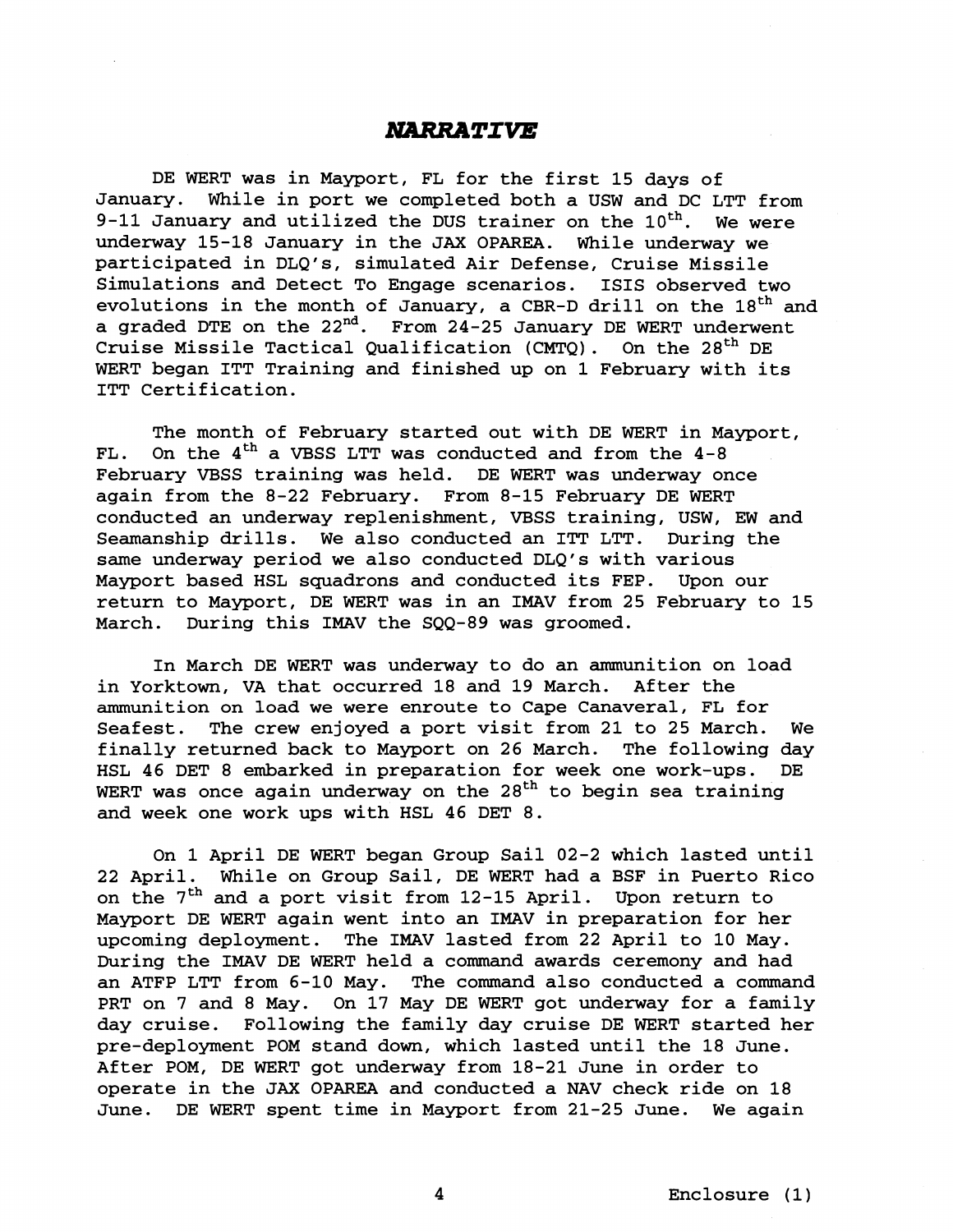got underway from 25-28 June in order to conduct DLQ's for HSL 46 DET 8 and junior officer ship handling drills. During this underway period we had an additional 5 midshipmen riders.

The month of July started out in Mayport in preparation for DE WERT's deployment. A command wide Safety Stand down was held on 12 July. We spent time from 13-22 July loading out supplies and making final preparations for getting underway. DE WERT deployed 23 July on a Standing Naval Forces Atlantic (SNFL) deployment.

The last week of July and first few days of August were spent in transit to the Mediterranean. On 3 August we transited the Straits of Gibraltar (STROG). Once in the Med, DE WERT enjoyed a port visit in LA SPEZIA, ITALY from 5-8 August. After a brief underway period, we had our second port call of our deployment in AKSAZ, TURKEY with liberty in the nearby town of MARMARIS, TURKEY. While in AKSAZ, DE WERT hosted a force breakfast in the wardroom on 15 August. From 8-22 August DE WERT was underway on station in the MED. Our third port visit was Naval Station ROTA, SPAIN from 22-29 August. The crew enjoyed liberty in ROTA, SPAIN, the nearby town of SEVILLA, SPAIN and cities in Southern PORTUGAL.

September began with the DE WERT underway until her next port visit again in ROTA, SPAIN on the 13<sup>th</sup>. We were in port until the  $17^{\text{th}}$ . On the  $17^{\text{th}}$  DE WERT participated in exercise NEO TAPON until her next port visit on the 26<sup>th</sup> again in ROTA, SPAIN. Upon pulling in to ROTA, we had a 3M assist visit that lasted until 3 October, the duration of the port visit. Also on the  $26<sup>th</sup>$  the HMS SOMERSET hosted a social call for senior petty officers. Many of the crew's first and second class petty officers participated.

October began with the DE WERT making its next port visit in GAETA, ITALY for a one day liberty call on the 5<sup>th</sup> and departing early on the  $6<sup>th</sup>$ . It was also the first time during the deployment that DE WERT anchored out in port. The anchoring evolution was excellent training and was accomplished successfully. Upon getting underway on the  $6<sup>th</sup>$ , DE WERT celebrated the halfway point of deployment with a ships talent show and steel beach picnic held on the flight deck. The ships second anchoring evolution was for a port visit in IZMIR, TURKEY on 16-18 October. While in port IZMIR, the German destroyer FGS LEUTJENS hosted a CO's dinner. The DE WERT was underway from 16-23 October.- On 23 October we pulled into AKSAZ for the second time while on deployment. On the  $23^{rd}$  the Spanish frigate SPS NUMANCIA held a sangria call for all hands, which was widely

5 Enclosure (1)